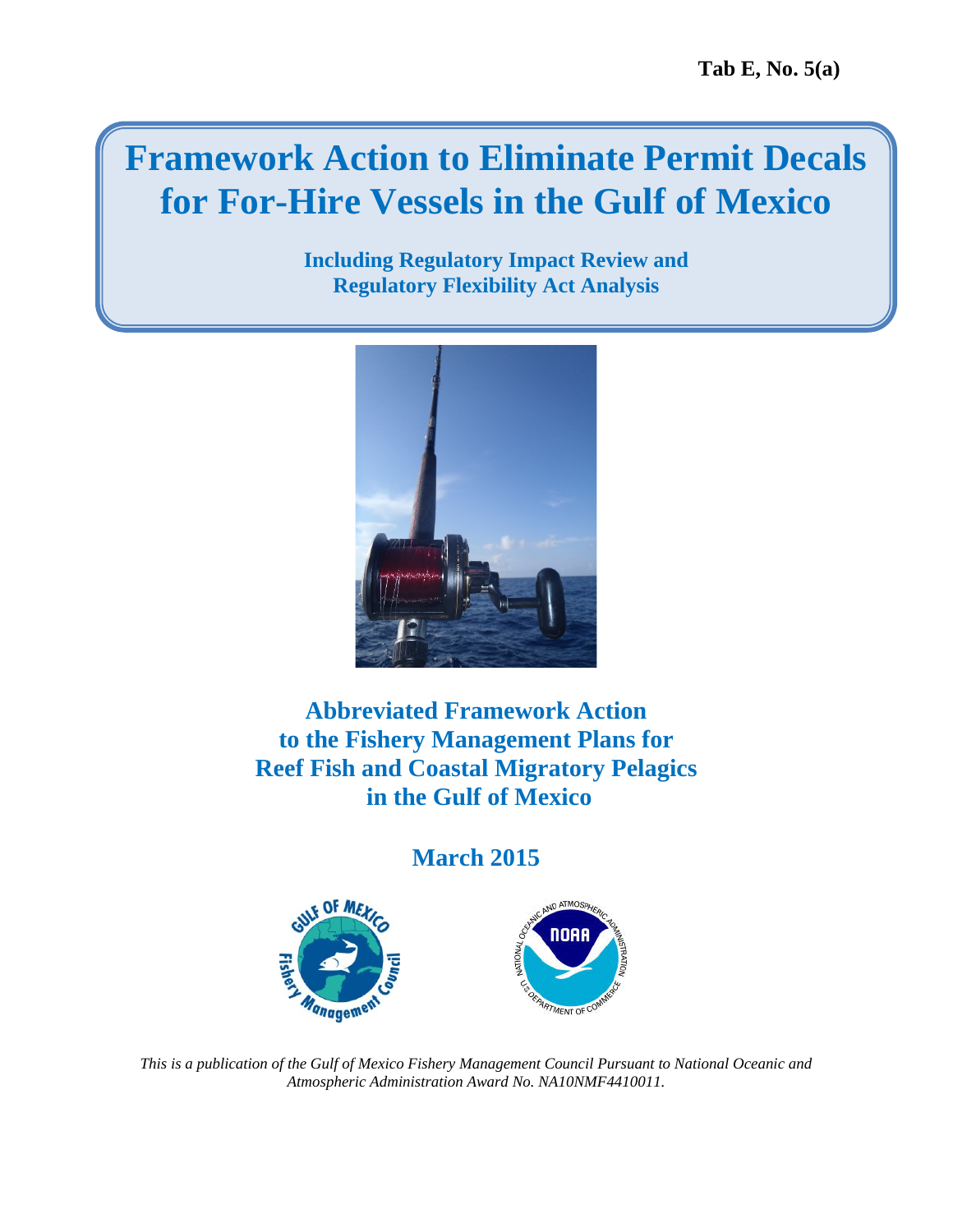This page intentionally blank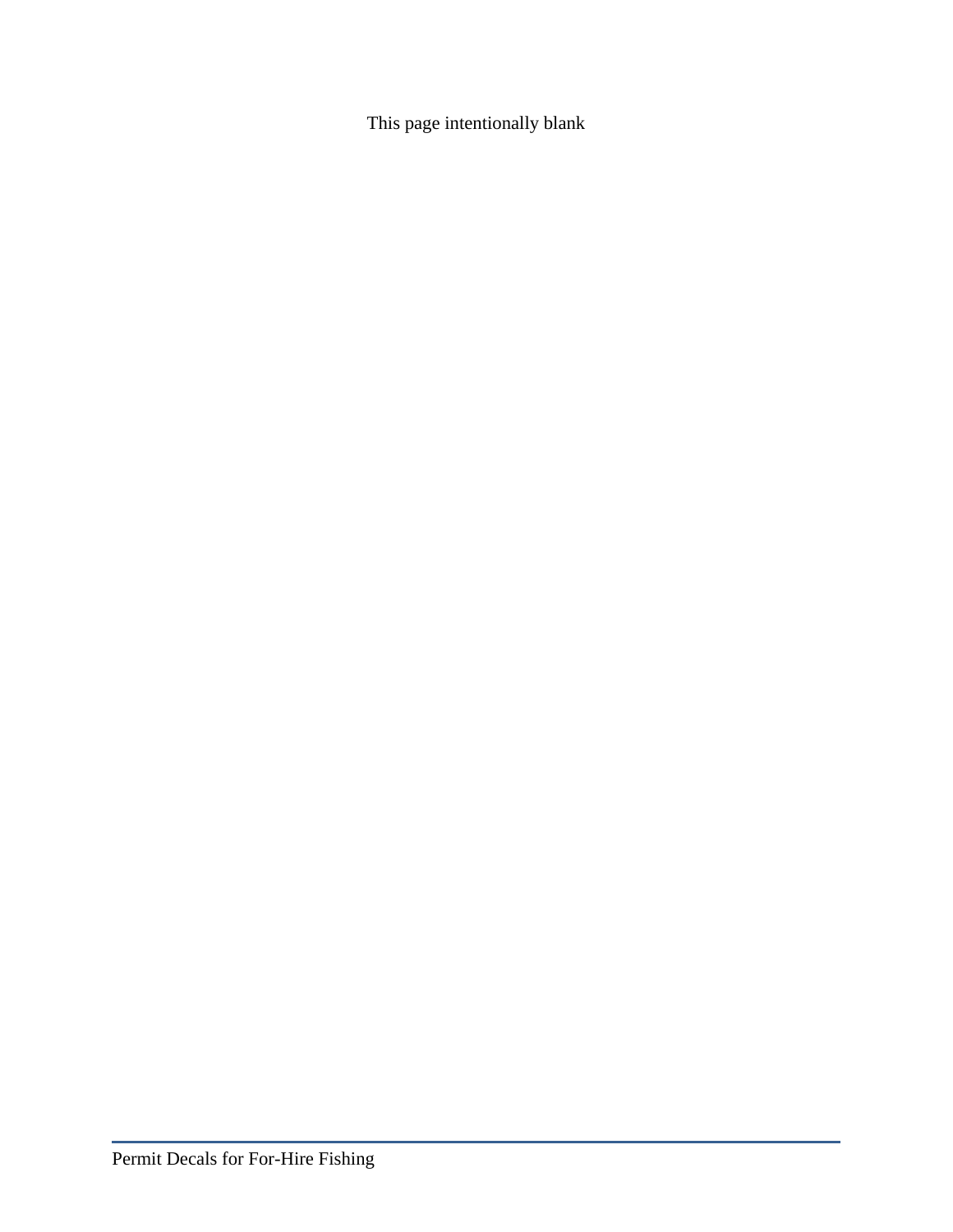# **ABBREVIATED FRAMEWORK ACTION TO ELIMINATE PERMIT DECALS FOR FOR-HIRE VESSELS IN THE GULF OF MEXICO**

Including Regulatory Impact Review and Regulatory Flexibility Act Analysis

#### **Type of Action**

( ) Administrative ( ) Legislative ( X) Draft ( ) Final  $(X)$  Draft

#### **Responsible Agencies:**

National Marine Fisheries Service (Lead Agency) Southeast Regional Office 263 13th Avenue South St. Petersburg, Florida 33701 727-824-5305 727-824-5308 (fax) http://sero.nmfs.noaa.gov Contact: Susan Gerhart Susan.Gerhart@noaa.gov

Gulf of Mexico Fishery Management Council 2203 North Lois Avenue, Suite 1100 Tampa, Florida 33607 813-348-1630 813-348-1711 (fax) http://www.gulfcouncil.org Contact: Ryan Rindone Ryan.Rindone@gulfcouncil.org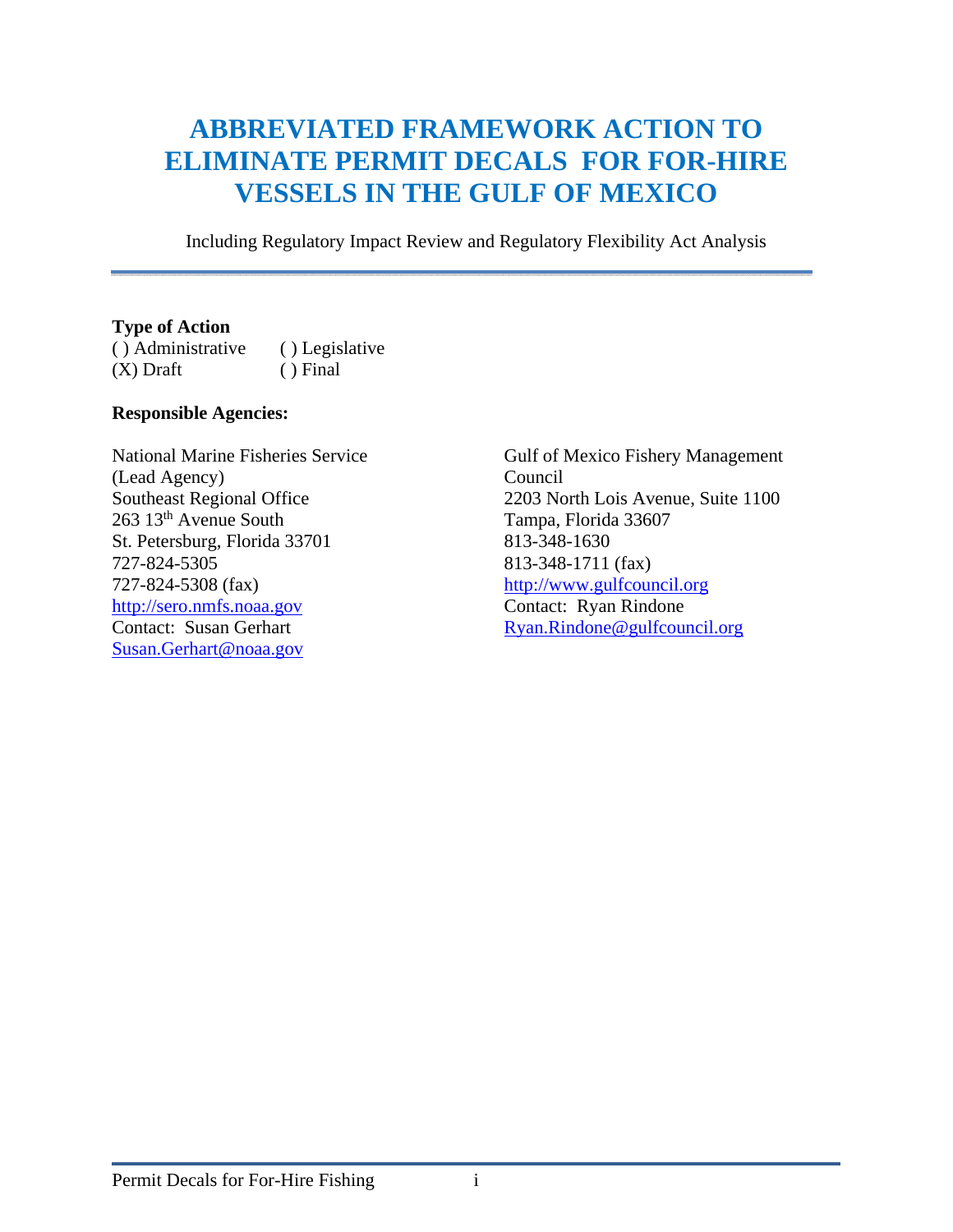# **ABBREVIATIONS USED IN THIS DOCUMENT**

| <b>CMP</b>   | <b>Coastal Migratory Pelagics</b>                |
|--------------|--------------------------------------------------|
| Council      | <b>Gulf of Mexico Fishery Management Council</b> |
| EEZ          | exclusive economic zone                          |
| <b>GMFMC</b> | <b>Gulf of Mexico Fishery Management Council</b> |
| Gulf         | <b>Gulf of Mexico</b>                            |
| <b>IRFA</b>  | Initial Regulatory Flexibility Analysis          |
| <b>NMFS</b>  | <b>National Marine Fisheries Service</b>         |
| <b>NOAA</b>  | National Oceanic and Atmospheric Administration  |
| RA.          | Regional Administrator                           |
| <b>RFA</b>   | <b>Regulatory Flexibility Act</b>                |
| <b>RIR</b>   | <b>Regulatory Impact Review</b>                  |
| <b>SEFSC</b> | <b>Southeast Fisheries Science Center</b>        |
| <b>SERO</b>  | Southeast Regional Office of NMFS                |
| <b>SRHS</b>  | Southeast Regional Headboat Survey               |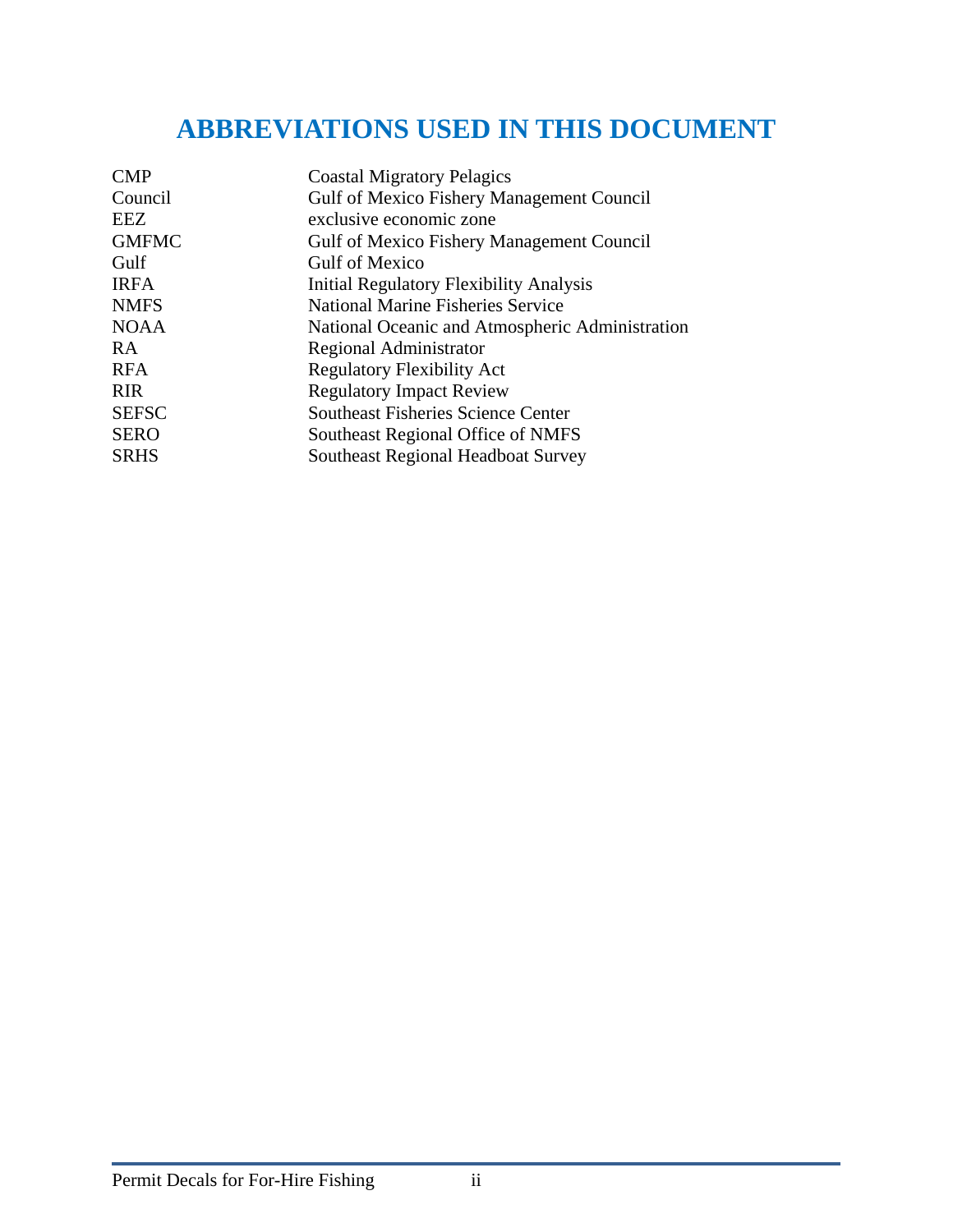# **TABLE OF CONTENTS**

| 3.3 Description and estimate of the number of small entities to which the proposed action                                                                                                                                                                                                  |
|--------------------------------------------------------------------------------------------------------------------------------------------------------------------------------------------------------------------------------------------------------------------------------------------|
| 3.4 Description of the projected reporting, record-keeping and other compliance requirements<br>of the proposed rule, including an estimate of the classes of small entities which will be<br>subject to the requirement and the type of professional skills necessary for the preparation |
| 3.5 Identification of all relevant federal rules, which may duplicate, overlap or conflict with                                                                                                                                                                                            |
|                                                                                                                                                                                                                                                                                            |
| 3.7 Description of significant alternatives to the proposed action and discussion of how the<br>alternatives attempt to minimize economic impacts on small entities  12                                                                                                                    |
|                                                                                                                                                                                                                                                                                            |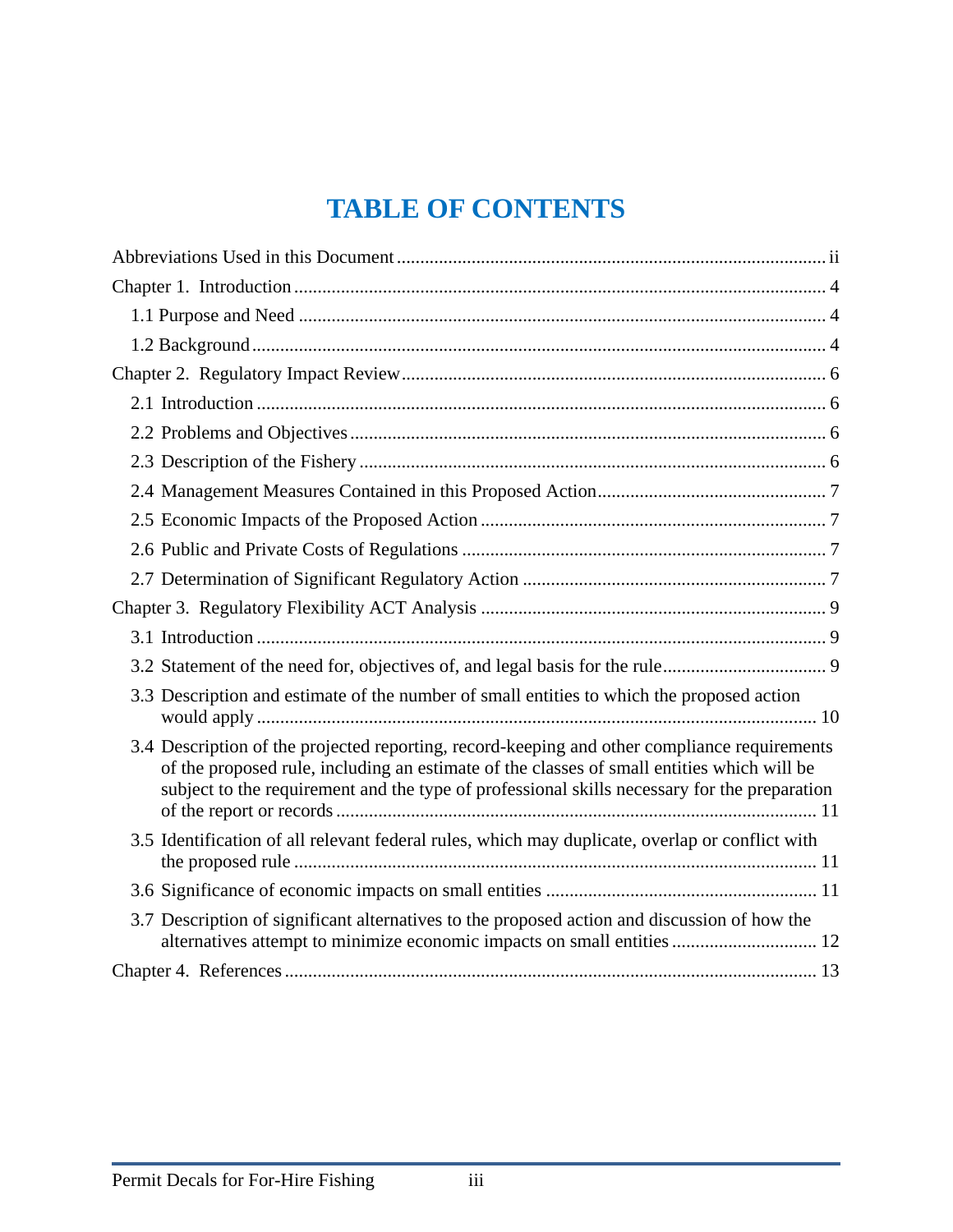# **CHAPTER 1. INTRODUCTION**

## **1.1 Purpose and Need**

The purpose of this proposed action is to consider eliminating the requirement to carry decals for vessels with federal charter vessel and headboat permits in the Gulf of Mexico (Gulf) exclusive economic zone (EEZ). The need for this proposed action is to alleviate unnecessary permit compliance burdens on fishermen, enforcement burdens on law enforcement officers, and administrative burdens and costs on the permit issuing agency.

# **1.2 Background**

Gulf federal permits are required for charter vessels and headboats (Gulf for-hire permits) to take passengers that pay a fee and wish to retain species managed under the coastal migratory pelagic (CMP) and reef fish fishery management plans. Gulf for-hire permits were initially required for the CMP fishery in 1987 and for the reef fish fishery in 1997. Reef Fish Amendment 20/CMP Amendment 14 (GMFMC 2003) established a three-year moratorium on these permits effective June 16, 2003. Reef Fish Amendment 25/CMP Amendment 17 (GMFMC 2005) created an indefinite limited access program for for-hire vessels effective June 15, 2006. Regulations require a permit vessel decal be displayed on the port side of the deckhouse or hullfor all vessels with a Gulf for-hire permit.

The National Marine Fisheries Service (NMFS) Permits Office requested the Gulf of Mexico Fishery Management Council (Council) to consider if these decals are necessary. Reasons for removing the requirement for the vessel decals are:

- the decals are affixed permanently to the vessels but the permits are transferable;
- currently, permit numbers for both fisheries are included on one decal, creating problems if only one permit is transferred;
- the permit numbers on the decals are printed in size 14 font, and are practically illegible unless on board the vessel;
- the color codes are a function of issue date and not expiration date, so multiple colors are valid at any given time; and
- $\bullet$  the cost of issuing the decals includes the cost of the stickers (\$2/sticker, approximately 2,000 per year), the cost/maintenance of a special printer (to add specific permit numbers), and staff time.

The NMFS Office of Law Enforcement representatives have indicated that the vessel decals are of limited use for enforcement purposes. Additionally, although the vessel decals are intended to be permanent, the permits themselves are transerfable between vessels, which could render an individual vessel decal on a vessel inaccurate. This issue is further exacerbated by the fact that a decal may contain more than one permit number and, if one of those permit numbers is transferred to another vessel, then the whole decal becomes inaccurate. Lastly, due to the nature of being offshore in salt water, the vessel decals tend to fade with time, and become largely illegible unless one is in very close proximity to the vessel.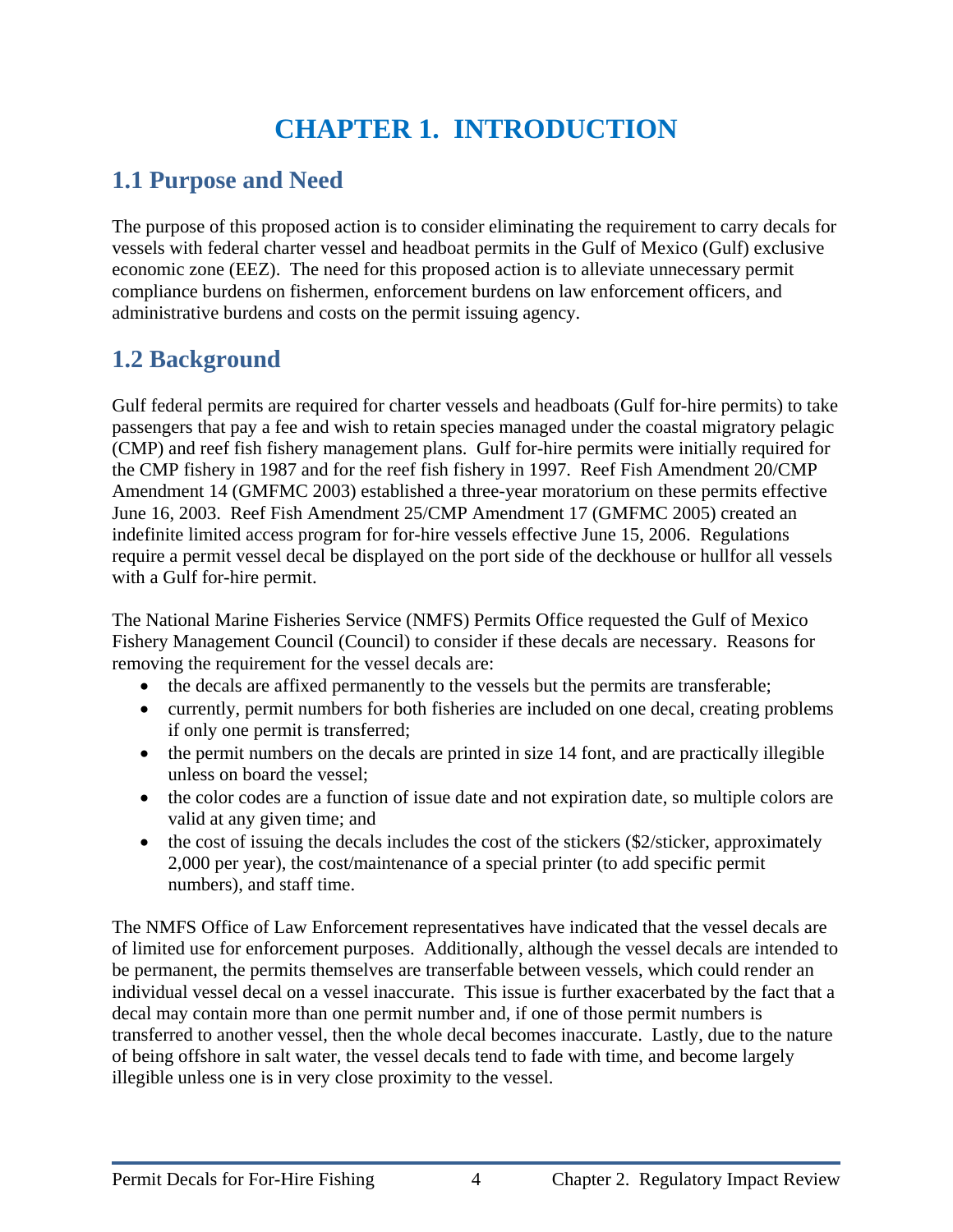At its June 2014 meeting, the Council reviewed the utility of the vessel decals. The Council ultimately decided to convene the Law Enforcement Advisory Panel to discuss whether the decals were of use to law enforcement officers and, if the decals were eliminated, what effect such an action might have on the enforcement of fisheries regulations. The Law Enforcement Advisory Panel met at the Council's October 2014 meeting, and verified that the vessel decals were of limited law enforcement use, and did not influence which vessels were randomly approached for inspection on the water. Therefore, at their October 2014 meeting, the Council passed a motion to instruct staff to create a document to eliminate the requirement to carry decals for vessels with Gulf for-hire permits.

The following permits currently require decals and would be affected by this action. The term "Gulf for-hire permits" will collectively refer to these permits throughout the rest of the document.

- Gulf of Mexico Charter/ Headboat for Coastal Migratory Pelagics
- Gulf of Mexico Charter/ Headboat for Reef Fish
- Historical Captain Endorsement for Gulf of Mexico Charter/ Headboat for Coastal Migratory Pelagics
- Historical Captain Endorsement for Gulf of Mexico Charter/ Headboat for Reef Fish

# **1.3 Current Regulations**

#### **Reef Fish**

*Title 50 § 622.20 Permits and endorsements.* 

*(b) Charter vessel/headboat permits. For a person aboard a vessel that is operating as a charter vessel or headboat to fish for or possess Gulf reef fish, in or from the EEZ, a valid charter vessel/headboat permit for Gulf reef fish must have been issued to the vessel and must be on board.* 

*(1) Limited access system for charter vessel/headboat permits for Gulf reef fish. No applications for additional charter vessel/headboat permits for Gulf reef fish will be accepted. Existing permits may be renewed, are subject to the restrictions on transfer in paragraph (b)(1)(i) of this section, and are subject to the renewal requirements in paragraph (b)(1)(ii) of this section.* 

*(iii) Requirement to display a vessel decal. Upon renewal or transfer of a charter vessel/headboat permit for Gulf reef fish, the RA will issue the owner of the permitted vessel a vessel decal for Gulf reef fish. The vessel decal must be displayed on the port side of the deckhouse or hull and must be maintained so that it is clearly visible.* 

#### **CMP**

*Title 50 § 622.373 Limited access system for charter vessel/headboat permits for Gulf coastal migratory pelagic fish.* 

*(d) Requirement to display a vessel decal. Upon renewal or transfer of a charter vessel/headboat permit for Gulf coastal migratory pelagic fish, the RA will issue the owner of the permitted vessel a vessel decal for that fishery. The vessel decal must be displayed on the port side of the deckhouse or hull and must be maintained so that it is clearly visible.*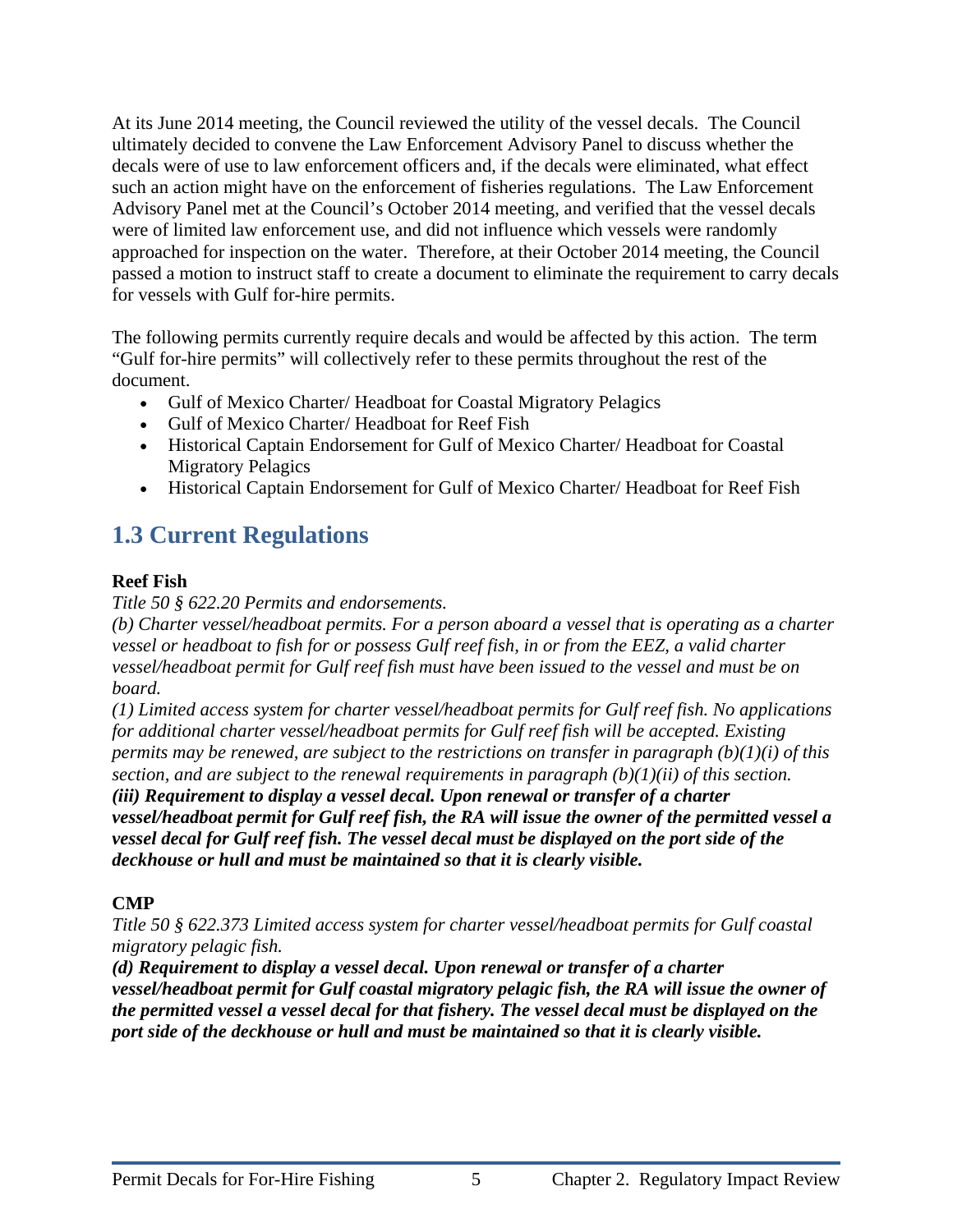# **CHAPTER 2. REGULATORY IMPACT REVIEW**

## **2.1 Introduction**

NMFS requires a Regulatory Impact Review (RIR) for all regulatory actions that are of public interest. The RIR does three things: 1) it provides a comprehensive review of the level and incidence of impacts associated with a proposed or final regulatory action; 2) it provides a review of the problems and policy objectives prompting the regulatory proposals and an evaluation of the major alternatives that could be used to solve the problem; and, 3) it ensures that the regulatory agency systematically and comprehensively considers all available alternatives so that the public welfare can be enhanced in the most efficient and cost-effective way. The RIR also serves as the basis for determining whether the proposed regulations are a "significant regulatory action" under the criteria provided in Executive Order (E.O.) 12866. This RIR analyzes the expected economic impacts of a proposed rule that would eliminate the requirement for vessels issued a Gulf for-hire permit to display a vessel decal for that fishery.

## **2.2 Problems and Objectives**

The problems and objectives for this proposed action are discussed in Chapter 1.

# **2.3 Description of the Fishery**

This proposed action will only affect vessels issued a Gulf for-hire permit. A description of the for-hire component of the CMP fishery is contained in GMFMC (2014a), and a description of the for-hire component of the reef fish fishery is contained in GMFMC (2014b). These descriptions are incorporated herein by reference.

Information on Gulf charter vessel and headboat operating characteristics is included in Savolainen et al. (2012) and is incorporated herein by reference.

On March 3, 2015, there were 1,334 vessels with a valid (non-expired) or renewable for-hire CMP permits and 1,320 vessels with a valid or renewable for-hire reef fish permits. A renewable permit is an expired permit that may not be actively fished, but is renewable for up to one year after expiration. Most for-hire vessels permitted to operate in either of these fisheries are expected to have both permits. Although the permit application collects information on the primary method of operation, the permit itself does not identify the permitted vessel as either a headboat or a charter vessel and vessels may operate in both capacities. However, only federally permitted headboats are required to submit harvest and effort information to the NMFS Southeast Region Headboat Survey (SRHS). Participation in the SRHS is based on determination by the Southeast Fishery Science Center (SEFSC) that the vessel primarily operates as a headboat. Sixty-seven vessels were registered in the SHRS as of April 8, 2014 (K. Brennen, NMFS SEFSC, pers. comm.). The average charter vessel is estimated to receive approximately \$82,000 (2014 dollars) in annual revenue. The average headboat is estimated to receive approximately \$249,000 (2014 dollars) in annual revenue.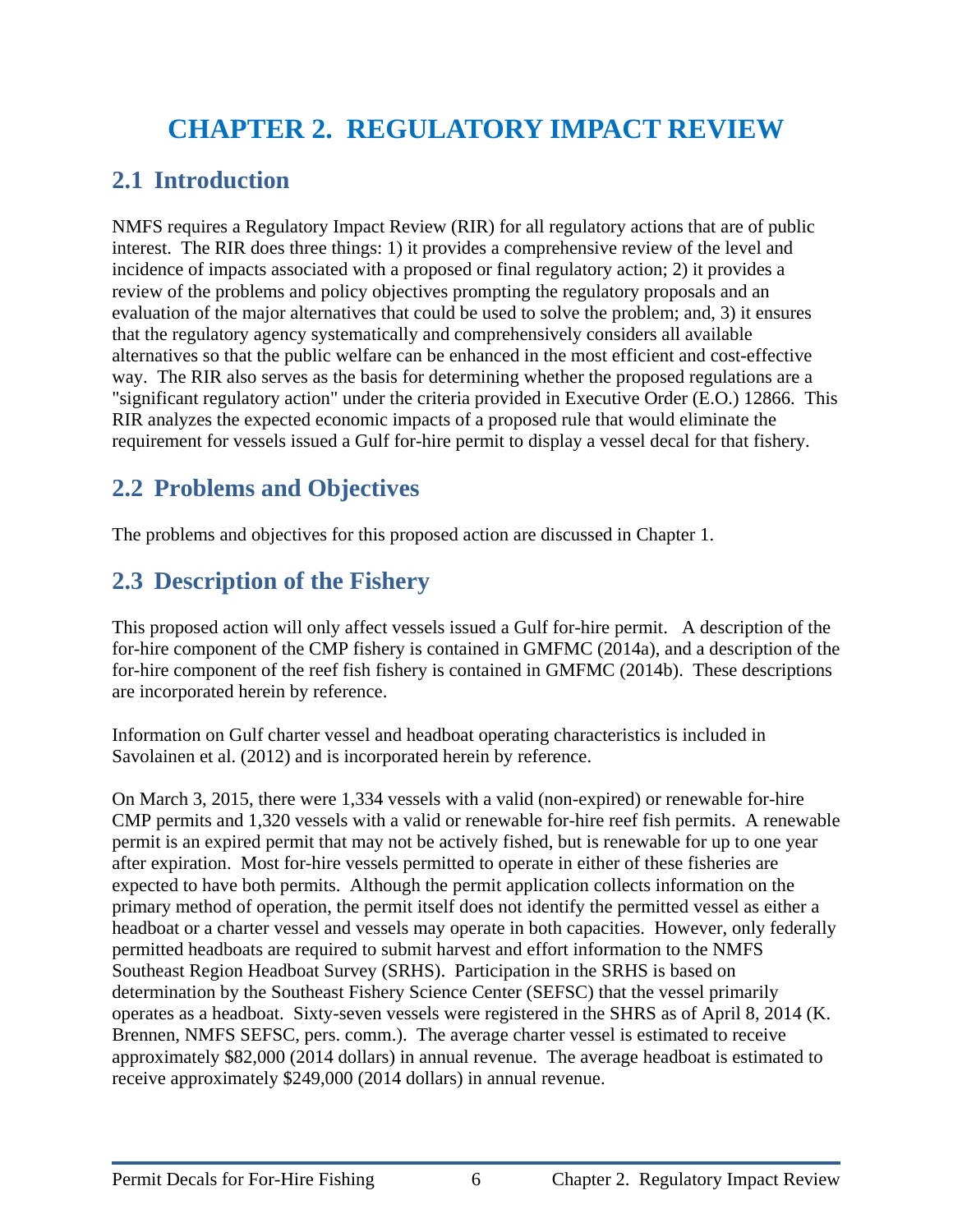# **2.4 Management Measures Contained in this Proposed Action**

This proposed action would eliminate the requirement for vessels issued a Gulf for-hire permit to display a vessel decal for that fishery.

## **2.5 Economic Impacts of the Proposed Action**

The only impact that would be expected to occur as a result of this proposed action is a minor reduction in the time and labor associated with the receipt, handling, and display of the respective vessel decals when received. No fee is attached to the permit application to account for the administrative cost of these decals and no additional information is required in the application process beyond that required for the permit. As a result, the cost of the permit to fishermen would be unaffected by the proposed elimination of the decal requirement. The time and labor associated with the receipt, handling, and display of these decals are expected to be minimal. Nevertheless, for-hire vessel operators would no longer have to expend this time or associated labor costs. Additionally, the administrative costs of purchase and processing these decals would be eliminated. Otherwise, no economic impacts would be expected to occur as a result of this proposed action.

# **2.6 Public and Private Costs of Regulations**

The preparation, implementation, enforcement, and monitoring of this or any federal action involves the expenditure of public and private resources that can be expressed as costs associated with the regulations. Costs associated with this specific action include:

| Council costs of document preparation,     |  |
|--------------------------------------------|--|
| meetings, public hearings, and information |  |
|                                            |  |
| NMFS administrative costs of document      |  |
|                                            |  |
|                                            |  |

The estimate of public costs provided above does not include any law enforcement costs. The proposed elimination of the vessel decal requirements may result in a minor reduction in enforcement burden because agents would no longer need to examine these decals.

# **2.7 Determination of Significant Regulatory Action**

Pursuant to E.O. 12866, a regulation is considered a "significant regulatory action" if it is likely to result in: 1) An annual effect of \$100 million or more or adversely affect in a material way the economy, a sector of the economy, productivity, competition, jobs, the environment, public health or safety, or State, local, or tribal governments or communities; 2) create a serious inconsistency or otherwise interfere with an action taken or planned by another agency; 3) materially alter the budgetary impact of entitlements, grants, user fees, or loan programs or the rights or obligations of recipients thereof; or 4) raise novel legal or policy issues arising out of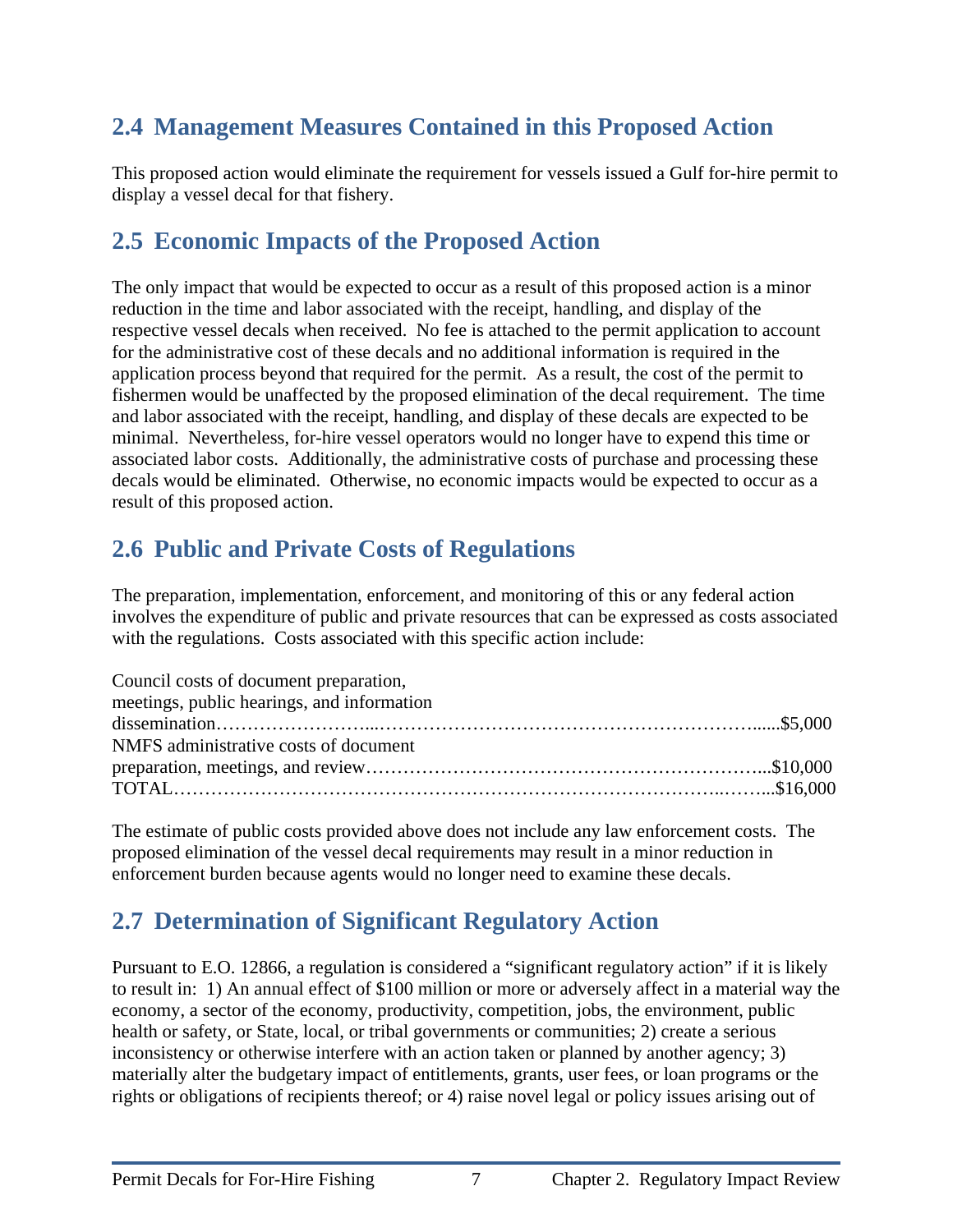legal mandates, the President's priorities, or the principles set forth in this executive order. Based on the information provided above, this proposed action has been determined to not be economically significant for the purposes of E.O. 12866.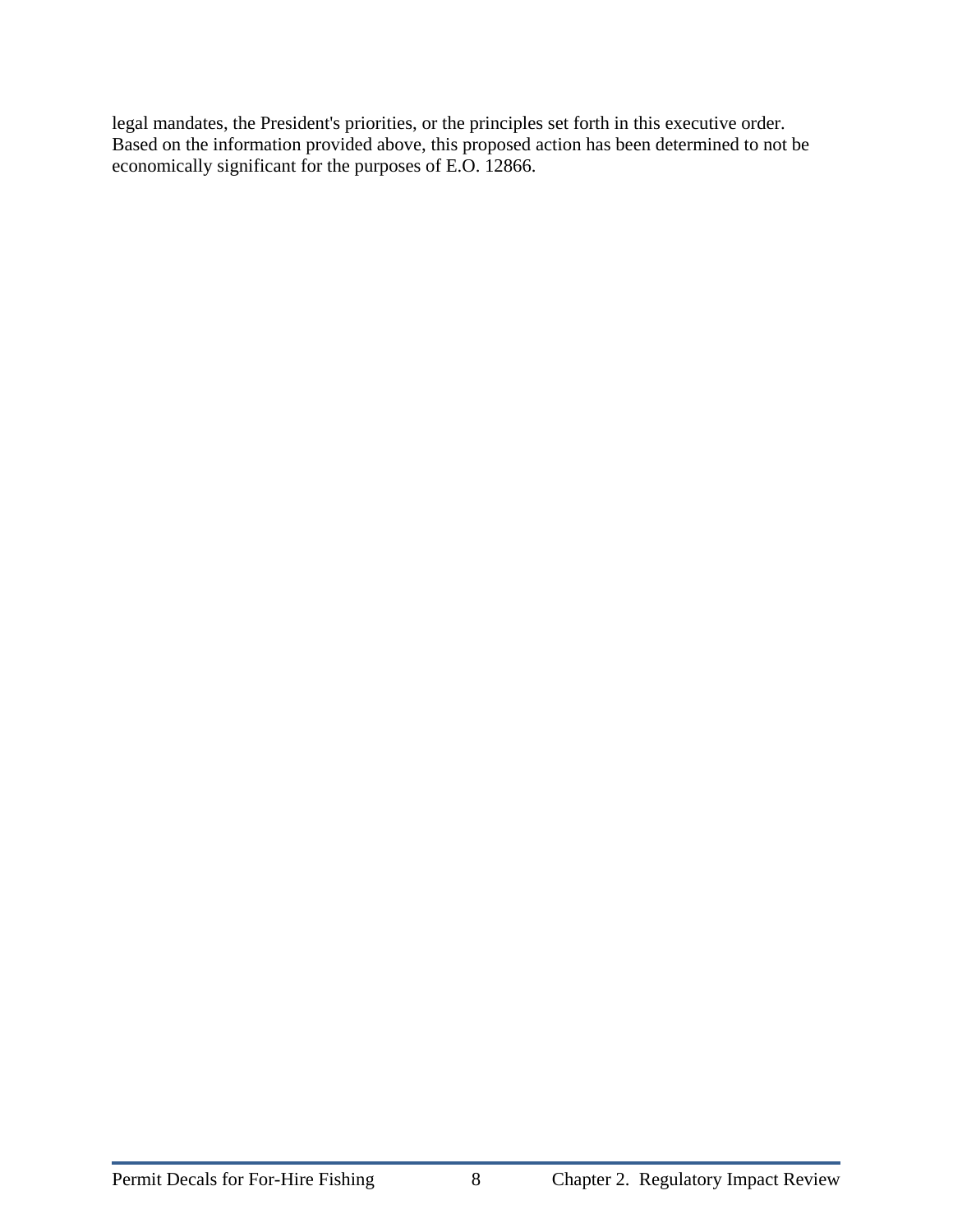# **CHAPTER 3. REGULATORY FLEXIBILITY ACT ANALYSIS**

## **3.1 Introduction**

The purpose of the Regulatory Flexibility Act (RFA) is to establish a principle of regulatory issuance that agencies shall endeavor, consistent with the objectives of the rule and of applicable statutes, to fit regulatory and informational requirements to the scale of businesses, organizations, and governmental jurisdictions subject to regulation. To achieve this principle, agencies are required to solicit and consider flexible regulatory proposals and to explain the rationale for their actions to assure such proposals are given serious consideration. The RFA does not contain any decision criteria; instead the purpose of the RFA is to inform the agency, as well as the public, of the expected economic impacts of various alternatives contained in the FMP or amendment (including framework management measures and other regulatory actions) and to ensure the agency considers alternatives that minimize the expected impacts while meeting the goals and objectives of the FMP and applicable statutes.

With certain exceptions, the RFA requires agencies to conduct an initial regulatory flexibility analysis (IRFA) for each proposed rule. The IRFA is designed to assess the impacts various regulatory alternatives would have on small entities, including small businesses, and to determine ways to minimize those impacts. An IRFA is conducted to primarily determine whether the proposed action would have a "significant economic impact on a substantial number of small entities." The IRFA provides: 1) A description of the reasons why action by the agency is being considered; 2) a succinct statement of the objectives of, and legal basis for, the proposed rule; 3) a description and, where feasible, an estimate of the number of small entities to which the proposed rule will apply; 4) a description of the projected reporting, record-keeping, and other compliance requirements of the proposed rule, including an estimate of the classes of small entities which will be subject to the requirements of the report or record; and, 5) an identification, to the extent practicable, of all relevant federal rules, which may duplicate, overlap, or conflict with the proposed rule.

#### **3.2 Statement of the need for, objectives of, and legal basis for the rule**

A discussion of the need for and objectives of this proposed action is provided in Chapter 1. In summary, the purpose of this proposed action is to eliminate the requirement for vessels issued a Gulf for-hire permit to display a vessel decal for that fishery. The objective of this proposed rule is to reduce the regulatory burden associated with this requirement. The Magnuson-Stevens Fishery Conservation and Management Act provides the statutory basis for this proposed action.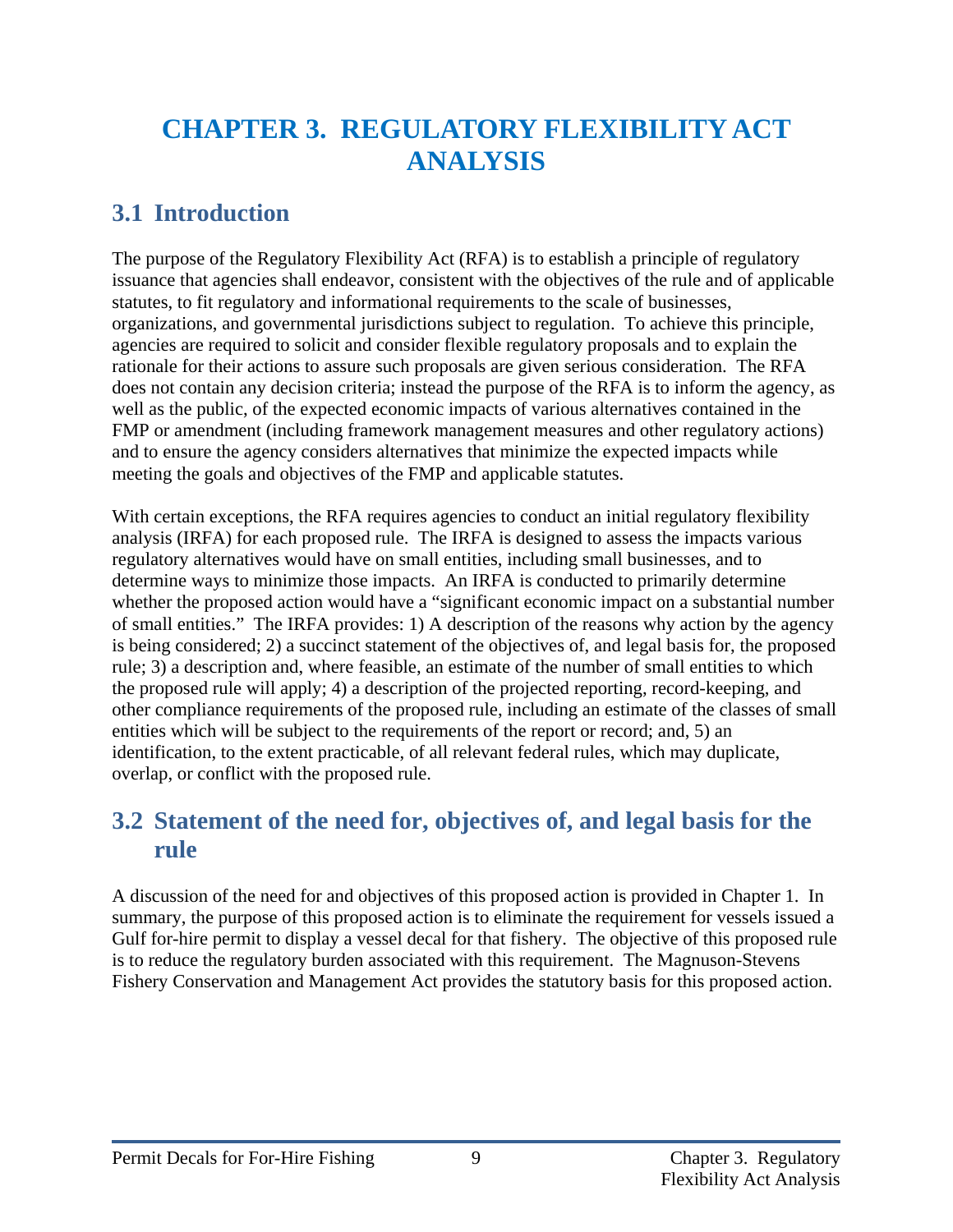### **3.3 Description and estimate of the number of small entities to which the proposed action would apply**

This proposed action would directly apply to all vessels with a Gulf for-hire permit. Headboats, which charge a fee per passenger, and charter vessels, which charge a fee on a whole vessel basis, are types of vessel operations that participate in the for-hire fishing sector. A Gulf for-hire permit is required for for-hire vessels to harvest CMP and reef fish species in federal waters in the Gulf. On March 3, 2015, there were 1,334 vessels with a valid (non-expired) or renewable for-hire CMP permits and 1,320 vessels with a valid or renewable for-hire reef fish permits. A renewable permit is an expired permit that may not be actively fished, but is renewable for up to one year after expiration. Many for-hire vessels permitted to operate in either of these fisheries have both permits, but the number of unique vessels across both fisheries is unknown at the time of this analysis. Nevertheless, assuming not all vessels with a for-hire reef fish permit have a CMP permit, this proposed action would directly apply to more than 1,334 vessels.

Although the permit application collects information on the primary method of operation, the Gulf for-hire permit itself does not identify the permitted vessel as either a headboat or a charter vessel and vessels may operate in both capacities. However, only federally permitted headboats are required to submit harvest and effort information to the NMFS Southeast Region Headboat Survey (SRHS). Participation in the SRHS is based on determination by the Southeast Fishery Science Center (SEFSC) that the vessel primarily operates as a headboat. Sixty-seven vessels were registered in the SHRS in 2014 (K. Brennen, NMFS SEFSC, pers. comm.).

NMFS has not identified any other small entities that might be directly affected by this proposed action.

The Small Business Administration has established size criteria for all major industry sectors in the U.S., including fish harvesters. A business involved in the for-hire fishing industry is classified as a small business if it is independently owned and operated, is not dominant in its field of operation (including its affiliates), and has combined annual receipts not in excess of \$7.5 million (NAICS code 487210, for-hire businesses) for all its affiliated operations worldwide. The average charter vessel is estimated to receive approximately \$82,000 (2014 dollars) in annual revenue and the average headboat is estimated to receive approximately \$249,000 (2014 dollars) in annual revenue. Therefore, all for-hire businesses expected to be directly affected by this proposed action are believed to be small business entities.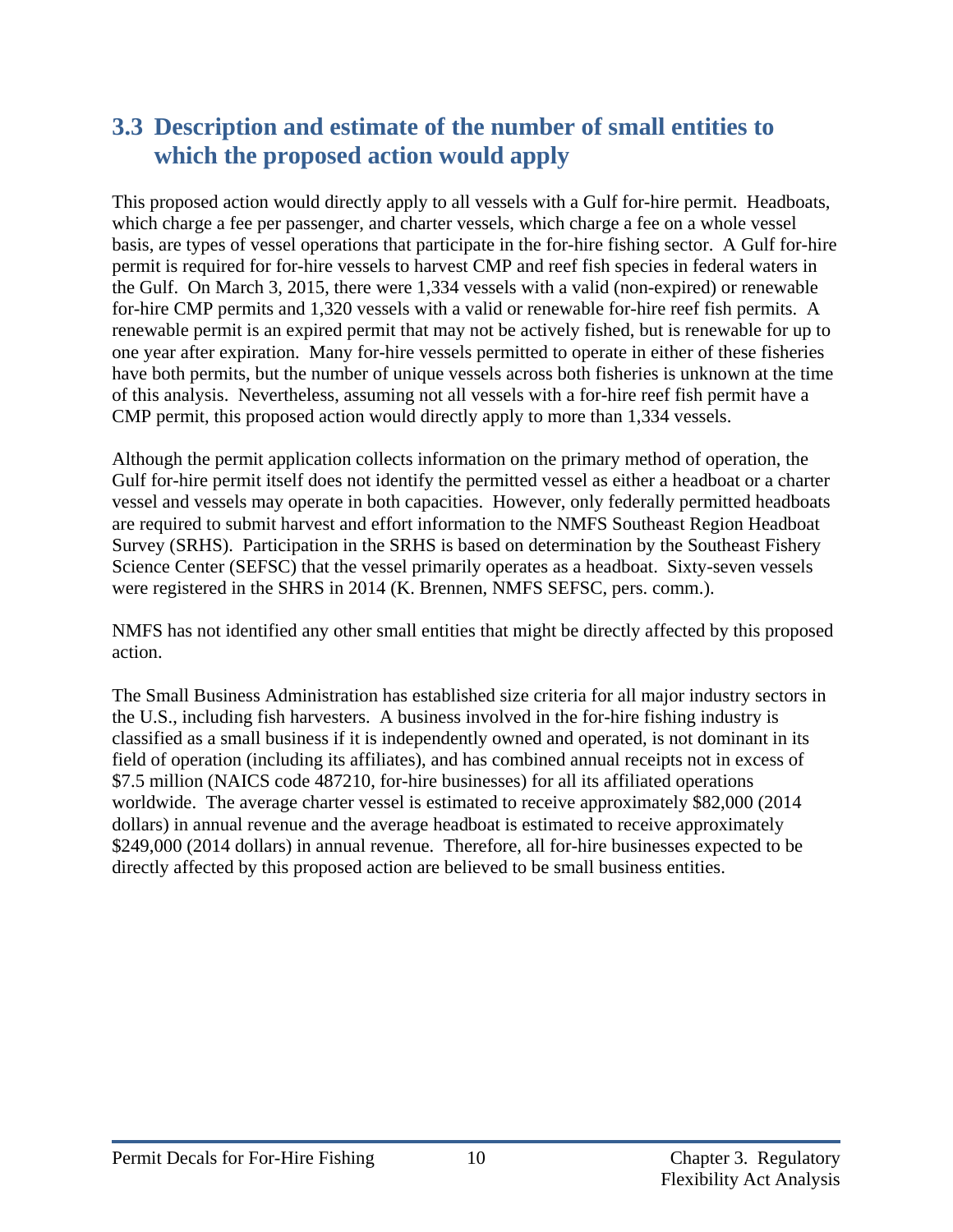### **3.4 Description of the projected reporting, record-keeping and other compliance requirements of the proposed rule, including an estimate of the classes of small entities which will be subject to the requirement and the type of professional skills necessary for the preparation of the report or records**

This proposed action would eliminate the requirement that vessels issued a Gulf for-hire permit to display a vessel decal for that fishery. As a result, this proposed action would simplify compliance requirements and no special professional skills would be expected to be required.

#### **3.5 Identification of all relevant federal rules, which may duplicate, overlap or conflict with the proposed rule**

No duplicative, overlapping, or conflicting federal rules have been identified.

### **3.6 Significance of economic impacts on small entities**

#### Substantial number criterion

This proposed action would be expected to directly apply to more than 1,334 small business entities.

#### Significant economic impacts

The outcome of "significant economic impact" can be ascertained by examining two factors: disproportionality and profitability.

Disproportionality: Do the regulations place a substantial number of small entities at a significant competitive disadvantage to large entities?

All entities expected to be directly affected by the measures in this proposed action are believed to be small business entities, so the issue of disproportionality does not arise in the present case.

Profitability: Do the regulations significantly reduce profits for a substantial number of small entities?

This proposed action, if implemented, would be expected to result in a minor reduction in the time and labor associated with the receipt, handling, and display of vessel decals on fishing vessels issued Gulf for-hire permits. No fee is attached to the permit application to account for the administrative cost of these decals and no additional information is required in the application process beyond that required to receive the permit. As a result, the cost of the permit or time-burden to vessel operators applying for these permits would be unaffected. The time and labor associated with the receipt, handling, and display of these decals are expected to be minimal. Nevertheless, for-hire vessel operators would no longer have to expend this time or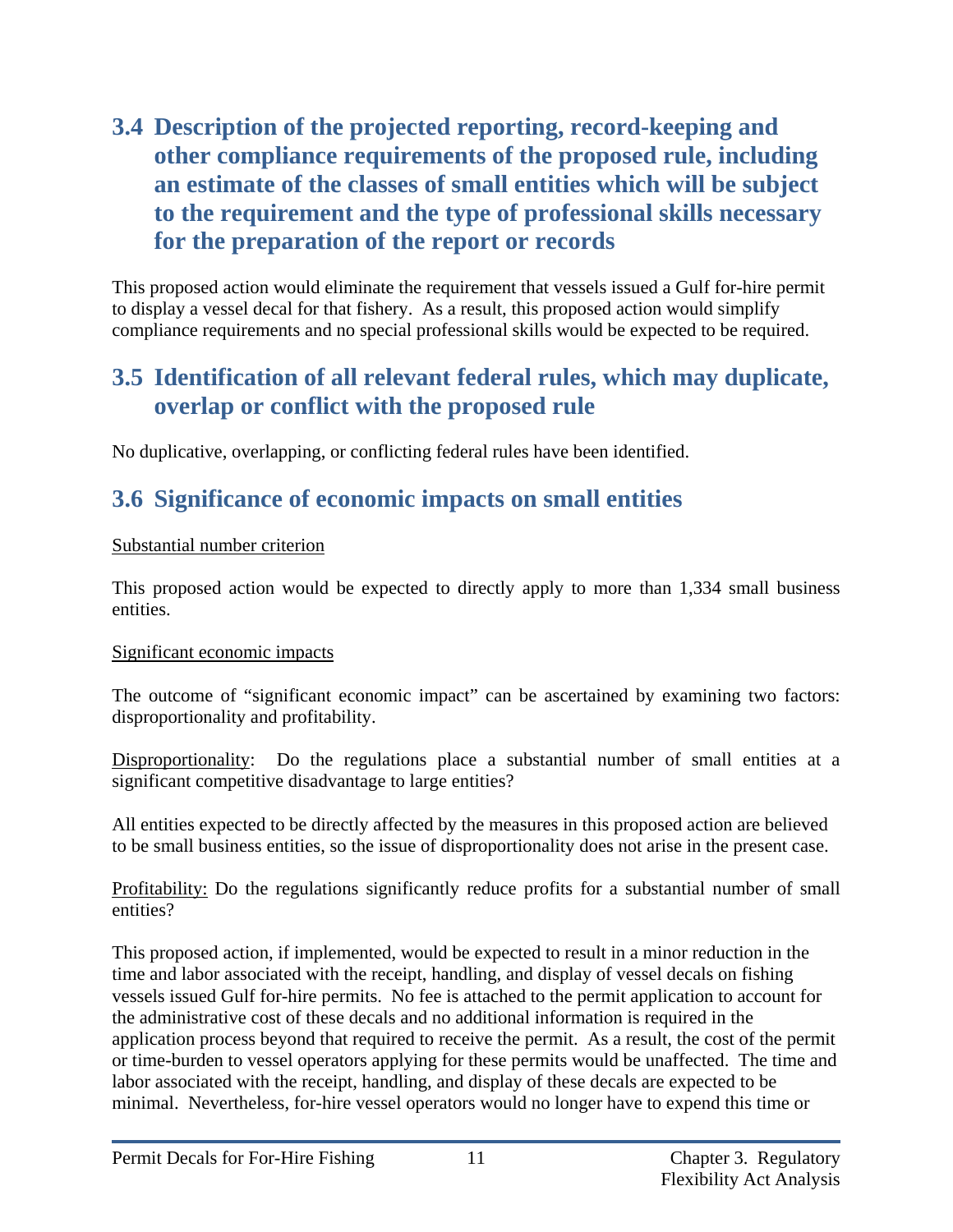incur the associated labor costs and, though minor, the expected economic effects on small entities would be positive. As a result, this proposed action would not be expected to significantly reduce the profits of a substantial number of small entities.

## **3.7 Description of significant alternatives to the proposed action and discussion of how the alternatives attempt to minimize economic impacts on small entities**

This proposed action, if implemented, would not be expected to have a significant direct adverse economic effect on the profits of a substantial number of small entities. As a result, the issue of significant alternatives is not relevant.